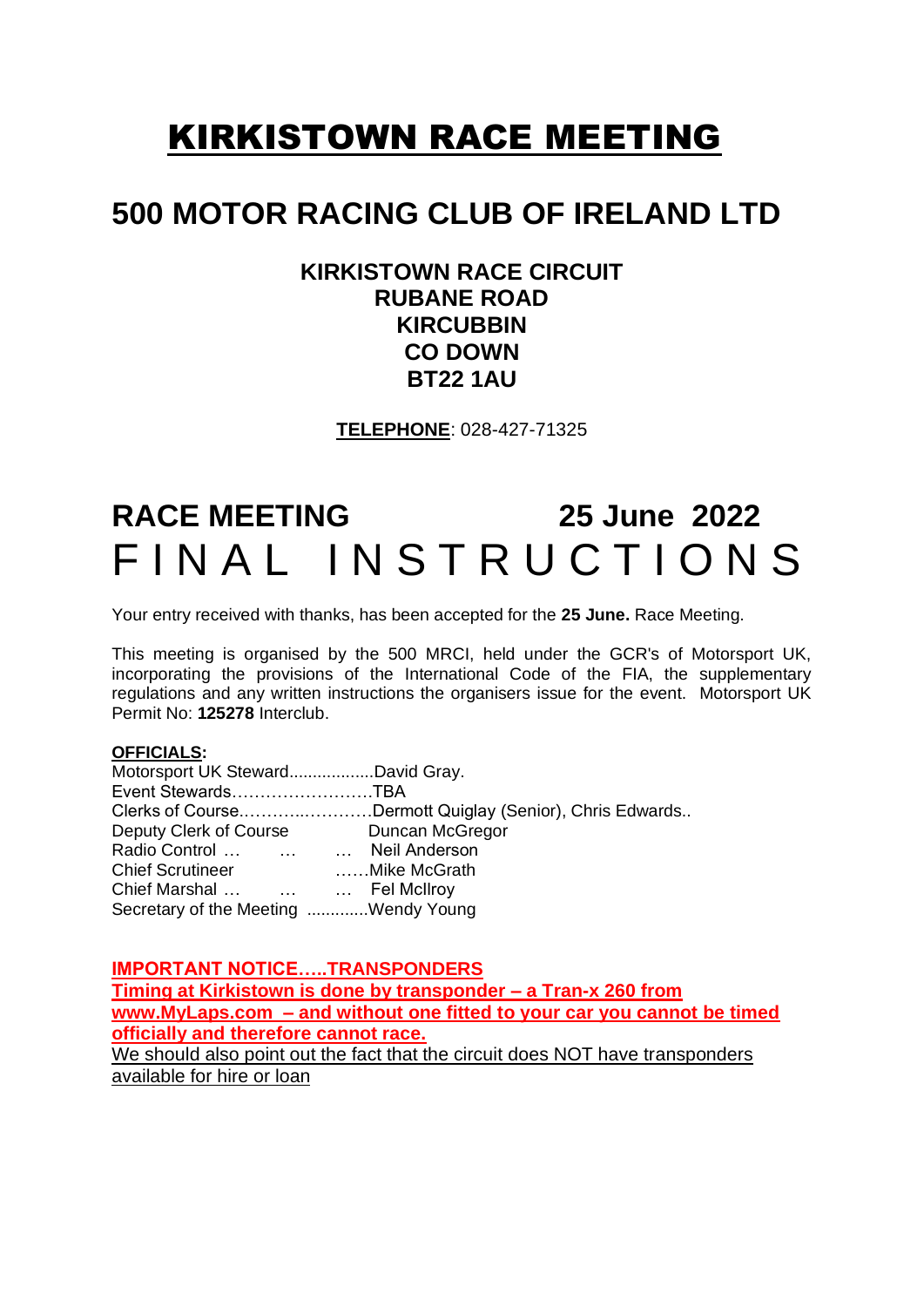#### **SCRUTINY:**

In light of the recent relaxations in Covid 19 rules, Scrutiny will return to the old-fashioned way of doing things. This will take place at the Circuit on Saturday June 25 from 8.00am.. All race wear to comply with Section K9 of the current Motorsport UK Yearbook

#### **SIGNING ON:**

Signing on will take place in the office downstairs in the Control Tower **after your car has been through scrutiny. Please bring your scrutiny sheet with you. Licences will be inspected so please ensure you have it with you.**

#### **RACE NUMBERS**

Competitors are reminded that any driver appearing for practice/qualifying with a car bearing a race number different from that appearing in the official programme **will not be timed** and, if permitted to start the race by the Clerk of the Course, will do so from the back of the starting grid.

#### **PADDOCK:**

Please park compactly in the paddock as directed by map or personnel. **Please heed the paddock markings, and do not block thoroughfares. Ensure all trailers and non-tow vehicles are parked neatly. Ensure also that NO associated vehicles may be brought into the paddock area. Any competitor or entrant found in breach of this regulation shall be deemed to have excluded himself from the meeting, and will not be permitted to take further part in it.**

#### **QUALIFYING:**

Competitors will leave the assembly area for their qualifying session as directed by the Paddock Marshals. Qualifying will start with the green flag, and finish with the chequered flag, whereupon cars should slow as soon as it is safe to do so, and return at reduced speed to the paddock via the Pit Lane. Any competitor stopping during a qualifying session should remain in a safe place close to his car; any car which fails to return to the paddock after qualifying or race, may not be retrieved without permission of the Clerk of the Course. Cars will not be returned to the paddock by rescue vehicles unless schedule permits.

#### **PRACTICE TIMES:**

Practice times will be posted 30 minutes after each session at the control tower. **Individual copies of qualifying times and result sheets will be available outside race control. Please do NOT seek them in the office. Copies of the spreadsheets will no longer be available on the day, but may be obtained by applying in writing to the club subsequent to the event.**

#### **TIMED RACES:**

**At this meeting, most aces will be run to time, rather than a specific number of laps, and, in the event of a serious accident a Safety Car will be deployed from the Pit Lane in accordance with Q4.9.**

**When the order is given to deploy the Safety Car, a stationary yellow flag and 'SC' board will be displayed at the start/finish line, and at each flag post . A second yellow flag may be used at those points where additional hazards are present.**

**All competing cars, when notified of the Safety Car intervention (by flag signals, SC boards or any other means) will reduce speed and line up behind the Safety Car, no more than five car lengths apart, and maintaining the same speed as it. Overtaking or overlapping of any other competing car during a Safety Car intervention is forbidden. Overtaking of a Safety Car is forbidden unless the particular competitor concerned is signaled to overtake the Safety Car by the observer in the Safety Car.**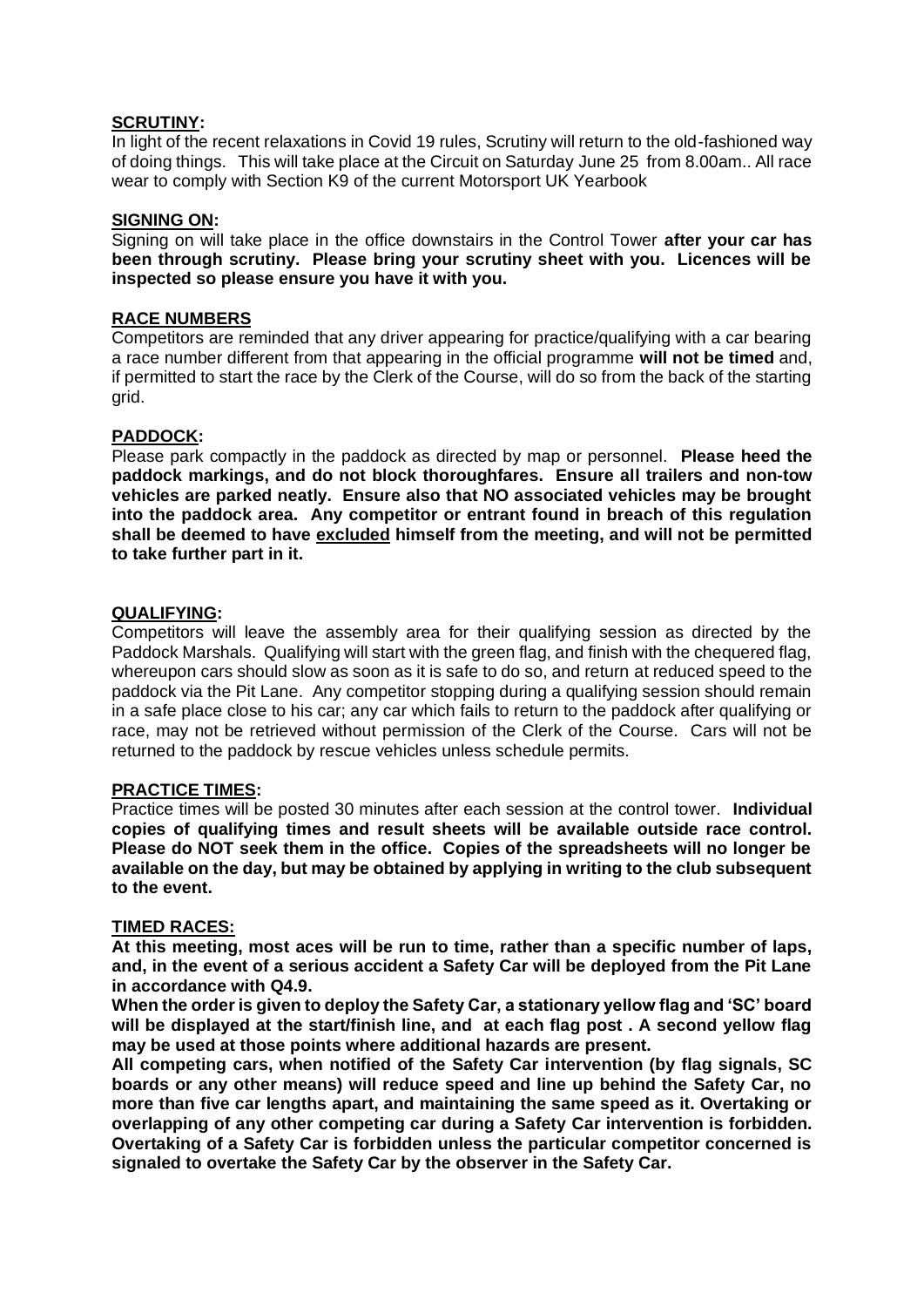**When ordered to do so by the Clerk of the Course, the observer in the Safety Car will wave past any cars between the Safety Car and the race leader. These cars will continue at reduced speed and without overtaking until they reach the line of cars behind the Safety Car. The Safety Car will remain in operation until at least all competing cars on the circuit are lined up behind it.**

**When the Clerk of the Course calls in the Safety Car it will extinguish the yellow flashing lights prior to exiting the circuit.**

**Following the withdrawal of the Safety Car and prior to passing the green flag, the race leader will maintain the pace.**

**When the Safety Car pulls off the circuit, a green flag will be waved at the start line and/or the green light will be shown. Overtaking remains strictly forbidden until the car passes the green flag at the start line. All flag posts will withdraw their yellow flag and 'SC' board in race direction rotation and replace them with a green flag for one lap.**

**Each lap covered while the Safety Car is in service will be counted as a race lap. Should it be necessary to stop a race during a Safety Car deployment when the race is** 

**to be restarted, the Safety Car with all competing vehicles following will pass through the red flag at the start/finish line, complete one further lap at reduced speed and then stop on the grid.**

**Should it be necessary to stop a race during a Safety Car period when the race is to be declared as a result, the Safety Car with all competing vehicles following will pass through the red flag at the start/finish line, complete one further lap at reduced speed, and then enter the Pit Lane where the competing cars will be directed to Parc Ferme.**

#### **START:**

Cars should proceed to the assembly area at least 20 minutes prior to the start of their race.

#### **Not less than 5 minutes before the start, the assembly area will close. Any competing vehicle not present shall not be permitted to join the grid, but may join the race from the pit lane after the last car on the grid has passed the start line.**

On a signal from the Clerk of the Course, they will proceed to the grid. When in position, 2 minute, 1 minute and 30 seconds boards will be displayed. Engines must be started at the 1 minute board, and the grid cleared. Following the 30 second board, the green flag will be displayed and the cars will proceed on a formation lap in **grid order**. When they have returned to the grid, and it is complete, 5 second board will be displayed prior to the red light being switched on. Between 4 and 10 seconds later, the red lights will be switched off to signal the start.

In the event of a light/power failure, the start will be by flag using the National Flag.

#### **STOPPING THE PRACTICE SESSION:**

Should it be necessary to stop a practice session, a Red Flag will be displayed at the start line and at all flag posts. **Drivers must stop racing immediately** and return slowly to the start line, exercising extreme caution, and being prepared to stop if necessary. Parc Ferme conditions will apply. The organisers reserve the right not to restart any session should a stop be necessary.

*Should any competitor be shown the Black Flag, or the Mechanical Failure Flag, that competitor must slow down in a safe manner, and enter the pit-lane adjacent to the assembly area from the right hand side of the track as he/she exits the hairpin on the next lap. Any car stopping trackside at race control mid-race shall be retired to the paddock.*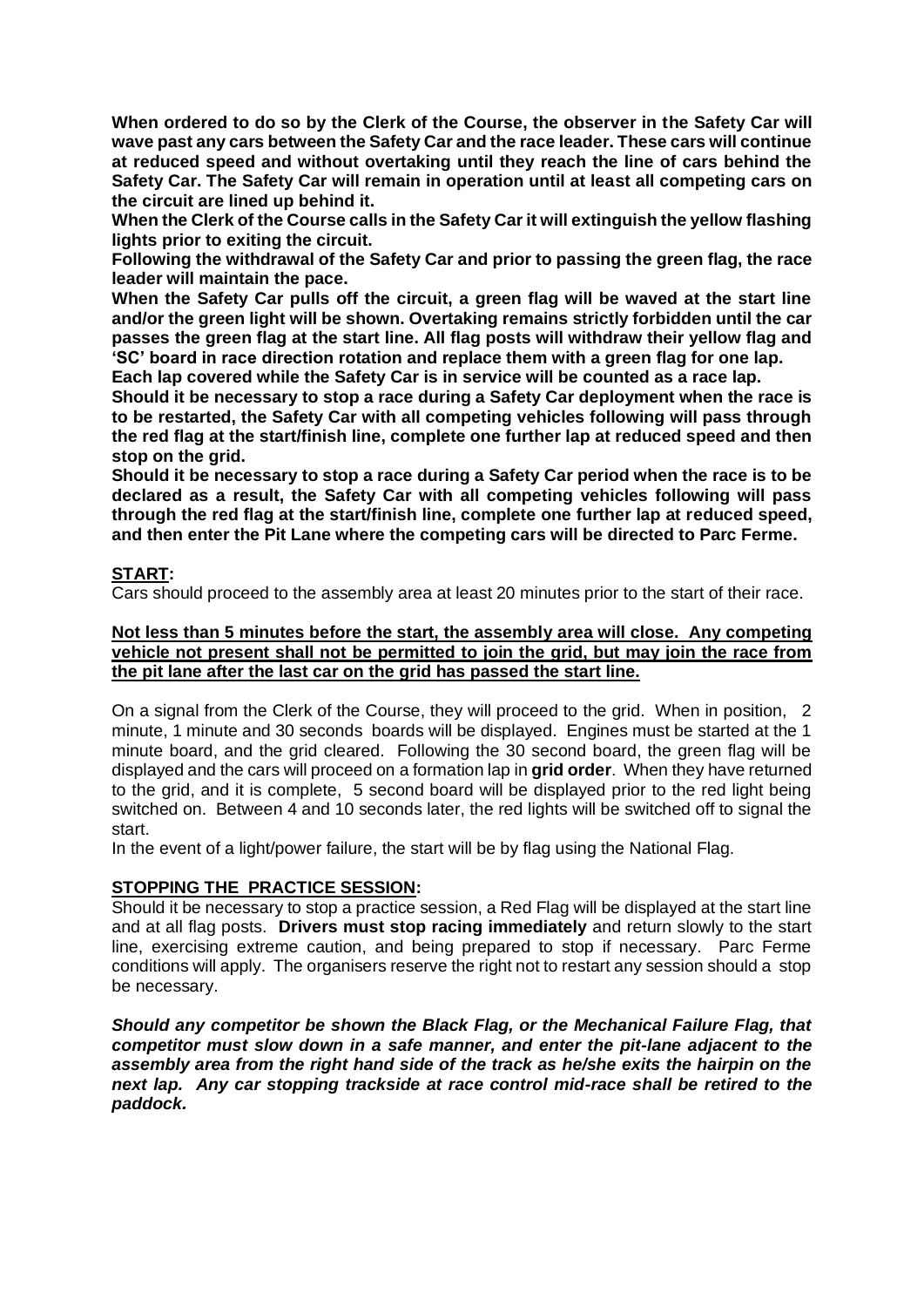#### **AWARDS:**

Awards will be presented on the day, after each race, or failing that, on the completion of the programme. There will be trophies for 1st if > 3 starters, for 2nd if > 5 starters, and for 3rd if > 7 starters.

#### **TIMES:**

All times stated are approximate, and the organisers reserve the right to change the programme if necessary.

#### **WOULD ALL COMPETITORS PLEASE NOTE THE FOLLOWING:**

- 1) Where licence record cards are to be left in the race office for signature, it is the competitors responsibility to reclaim them. They will be forwarded only at the competitors own risk. **Please do not come to the office to collect your licence until your event has been called to do so.**
- 2) Your relevant club membership card **MUST** be produced when signing on.
- 3) For scrutiny, please join the queue for your race; this will ensure a swift passage through scrutiny. Qualifying sessions **will not** be delayed for tardy competitors for any reason.
- 4) Any protests regarding results or times must be lodged as per Motorsport UK year book.
- 5) Ties will be resolved as per Motorsport UK year book.
- 6) Competitors are reminded that noise emissions will be monitored.
- 7) Attendance at the drivers briefing is mandatory. Penalty for non-attendance is a Motorsport UK stewards fine of £100. It is non-discretionary.
- 8) The club reserves the right to impound any car for inspection to ascertain compliance with the regulations for up to 4 days post event.
- 9) Fuel is not available at the circuit.
- 10) Unless where stated otherwise in the Championship Regulations, all series shall score points as per MotorsportUK year book.
- 11) **Drivers competing at this circuit for the first time MUST report to the Clerk of Course prior to their qualifying session.**
- **12) Please note that the use of motor cycles, scooters, quads etc in the paddock is not permitted. This also includes childrens' scooters and mini-bikes. Children should be supervised at all times.**
- **13) Competitors are reminded that it is dangerous to barbecue in the Paddock in close proximity to a fuel supply. You are urged to have a fire extinguisher in place at all times when refueling…..And when cooking !**

\_\_\_\_\_\_\_\_\_\_\_\_\_